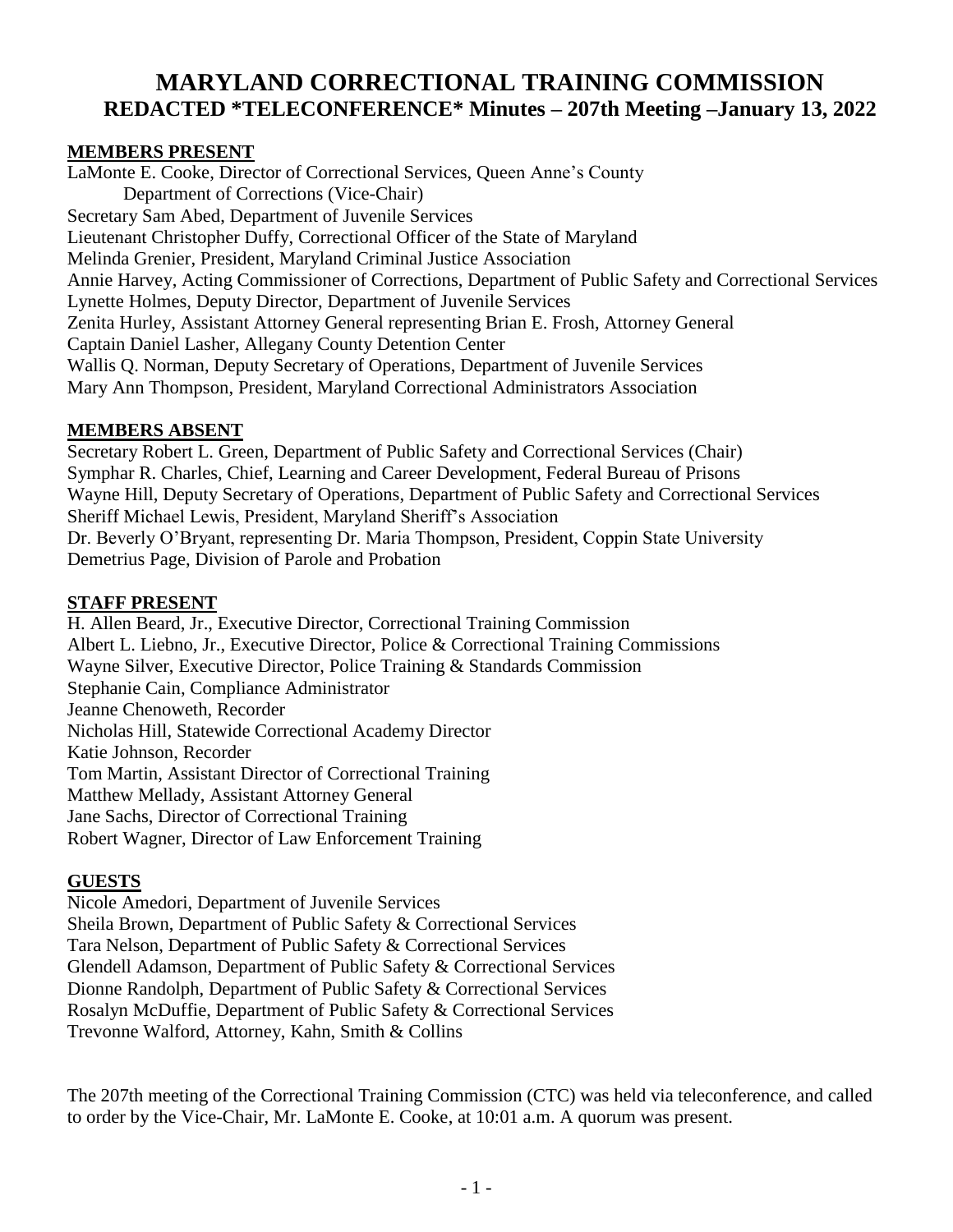The agenda was as follows:

- 1. Approval of Minutes October 14, 2021
- 2. Facility Report
- 3. Legal Issues
- 4. Election of Vice-Chair
- 5. Old Business
	- a) Update on Job Task Analysis
- 6. New Business
- 7. Request for Recertification

The recorder took a roll call of all members, staff and guests on the call.

# **1. Approval of Minutes – October 14, 2021**

Mr. Cooke asked the members to review the minutes.

#### **A MOTION to approve the minutes from the October 14, 2021 meeting was made by Capt. Daniel Lasher: SECONDED: Ms. Annie Harvey. The MOTION carried.**

#### **2. Facility Report**

Mr. Albert Liebno, Executive Director of the MD Police & Correctional Training Commissions (MPCTC), directed members to the report, which reviewed the activities at the Center during the past quarter. He noted that agencies should visit MDLE.net for upcoming training programs and announcements. Mr. Liebno also said that reminders were sent to agencies to report in-service and firearms scores for compliance. The information is due to the Certification unit by January  $31<sup>st</sup>$  to maintain officer certification.

Mr. Liebno added that the Compliance unit conducted three academy audits and one selection standards audit this past quarter, each with no issues to report. There were no questions from the members for Mr. Liebno.

# **3. Legal Issues**

Assistant Attorney General Matthew Mellady stated that the Nwaeke case held oral arguments at the Court of Special Appeals on January 10<sup>th</sup>. The Commission revoked Nwaeke's certification in 2019. The officer appealed the decision and the decision was upheld in the Circuit Court. Mr. Mellady stated he would report the decision after he receives a response from the Court of Special Appeals.

# **4. Election of Vice-Chair**

Mr. Cooke asked the members to consider nominations for the position of vice-chair.

#### **A MOTION to nominate Mr. LaMonte Cooke was made by Captain Daniel Lasher: SECONDED: Secretary Sam Abed. The MOTION carried.**

#### **5. Old Business**

a) Update on Job Task Analysis

Mr. Allen Beard, Executive Director of the Correctional Training Commission, introduced himself to the members. He stated that MPCTC correctional units had looked at the objectives from the HumRRO job task analysis report, and that the next step is to methodically identify terminal objectives and produce a final product. Mr. Beard stated he intends to bring the final product to the next Commission meeting.

#### **6. New Business**

Ms. Melinda Grenier recognized Ms. Jane Sachs' retirement at the end of January. Members thanked Ms. Sachs for her 45 years of service.